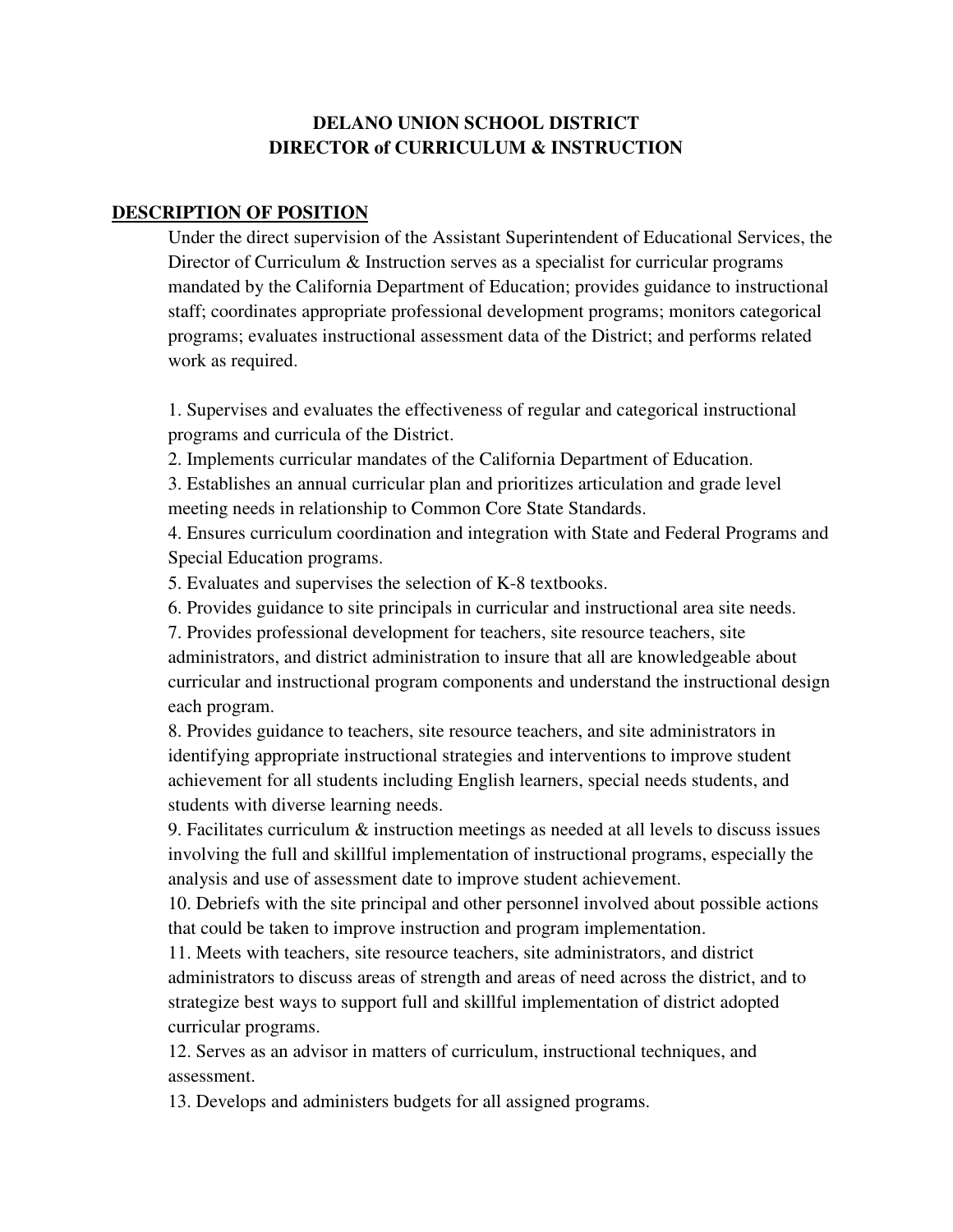14. Maintains a working knowledge of statistical analysis tools.

15. Facilitates the creation and distribution of K-8 district assessments.

 16. Reviews District testing reports and prepares reports for the District and its stakeholders.

 17. Analyzes, interprets and evaluates major trends in curriculum, instruction, technology and staff development research relative to student outcomes.

18. Assists in planning and implementation of district staff development programs.

 19. Provides information for the School Accountability Report Cards and provides District information as needed.

20. Evaluates all assigned certificated and classified staff.

- 21. Provides oversight for programs and committees as assigned.
- 22. Performs other related duties as assigned by the Superintendent.

## **POSITION REQUIREMENTS**

#### **Knowledge and Abilities:**

- 1. Knowledge of State adopted and District approved curriculum in grades K-8.
- 2. Knowledge of current research regarding curriculum and instruction.
- 3. Knowledge of various types of assessment tools.
- 4. Knowledge of laws and regulations governing the use of standardized and non-

standardized assessment tools and the implementation of curriculum.

5. Ability to acquire current research regarding curriculum and instruction and disseminate the information.

6. Ability to compile statistical data and generate reports from standardized and nonstandardized assessment sources.

- 7. Ability to supervise and evaluate classified and certificated personnel.
- 8. Ability to access a wide variety of resources for instructional and professional use.

9. Ability to assume leadership responsibilities.

10. Ability to maintain cooperative and effective relationships with those contacted in the course of work.

#### **WORKING CONDITIONS**

1. Continuous sitting, reading, writing and typing.

2. Continuous hand-eye coordination and manipulation of large and small objects.

- 3. Frequent standing and walking.
- 4. Occasional lifting of objects weighing up to forty (40) pounds.
- 5. Occasional twisting, reaching, stretching, pushing, pulling and dragging.

6. Requires the ability to hear at close proximity (up to five feet) and at a distance (up to twenty feet); clarity of vision at varying distances; and verbal and written communication in an articulate manner.